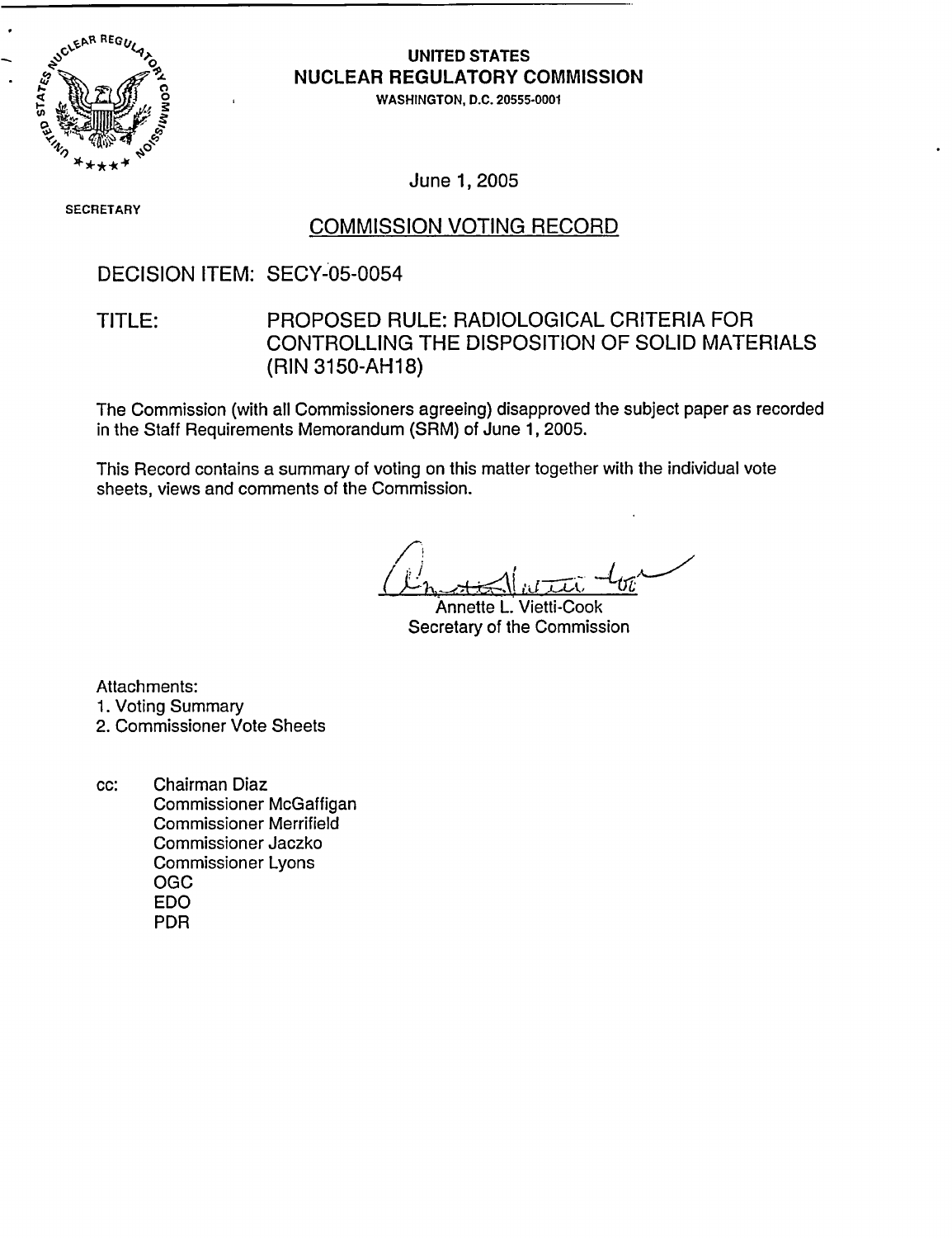## VOTING SUMMARY - SECY-05-0054

 $\ddot{\phantom{a}}$ 

 $\overline{\phantom{a}}$ 

## RECORDED VOTES

|                         | APRVD DISAPRVD ABSTAIN PARTICIP COMMENTS | <b>NOT</b> | <b>DATE</b> |
|-------------------------|------------------------------------------|------------|-------------|
| CHRM. DIAZ              | X                                        | X          | 5/11/05     |
| COMR. McGAFFIGAN        | X.                                       | X          | 5/5/05      |
| <b>COMR. MERRIFIELD</b> | X                                        | X          | 5/6/05      |
| COMR. JACZKO            | X                                        | X          | 5/18/05     |
| <b>COMR. LYONS</b>      | X                                        | X          | 5/5/05      |

### COMMENT RESOLUTION

In their vote sheets, all Commissioners disapproved the staff's recommendation and provided some additional comments. Subsequently, the comments of the Commission were incorporated into the guidance to staff as reflected in the SRM issued on June 1, 2005.

 $\bar{\mathbf{v}}$ 

 $\hat{\mathcal{A}}$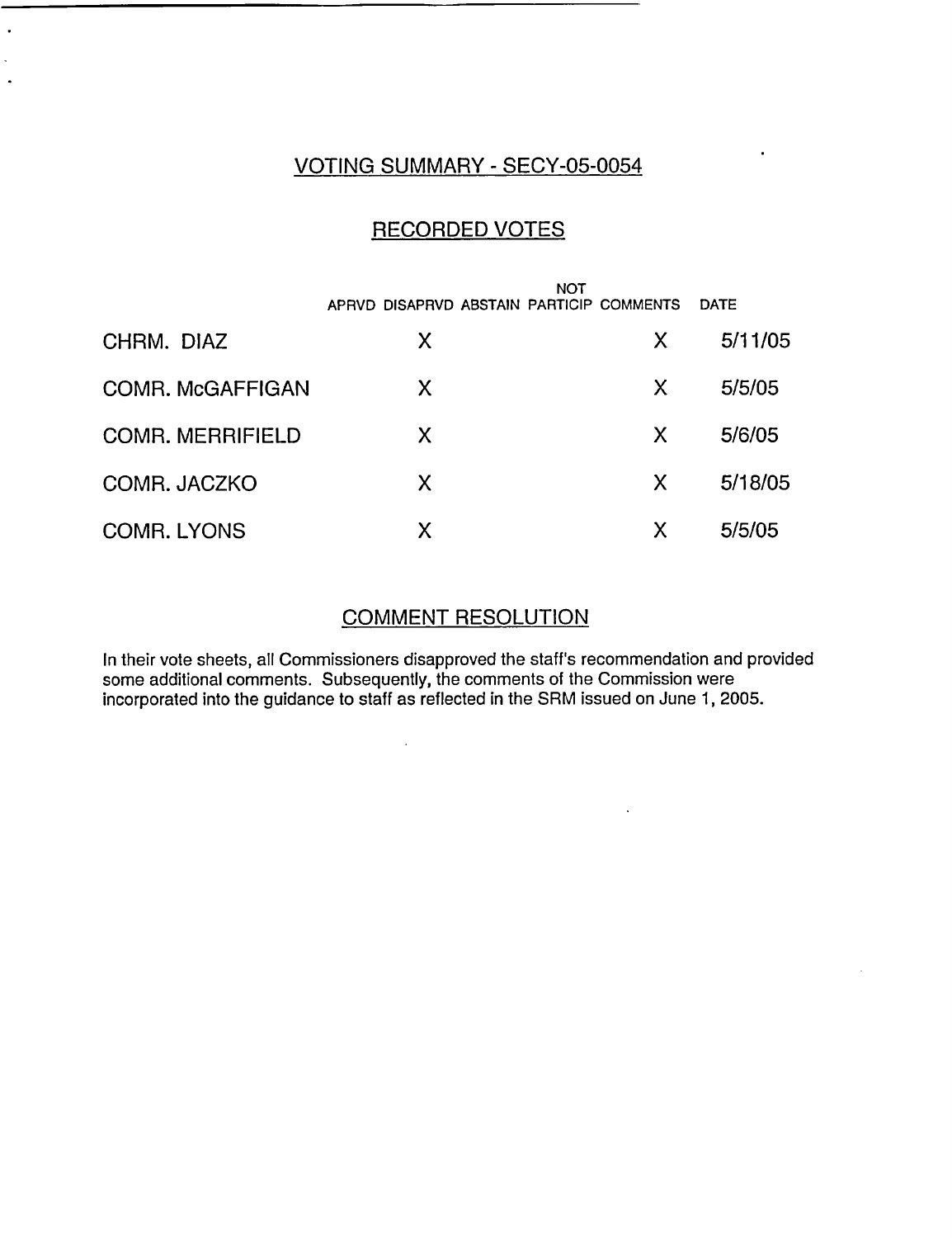# RESPONSE SHEET

TO: Annette Vietti-Cook, Secretary

FROM: CHAIRMAN DIAZ

SUBJECT: SECY-05-0054 - PROPOSED RULE: RADIOLOGICAL CRITERIA FOR CONTROLLING THE DISPOSITION OF SOLID MATERIALS (RIN 3150-AH18)

|            | $w/gq$ ments                           |  |
|------------|----------------------------------------|--|
| Approved _ | __ Disapproved _xx <b>////</b> Abstain |  |

Not Participating

COMMENTS:

See attached comnents.

SIGNA

 $M$ ay 11 DATE

Entered on "STARS" Yes  $\nu$  No \_\_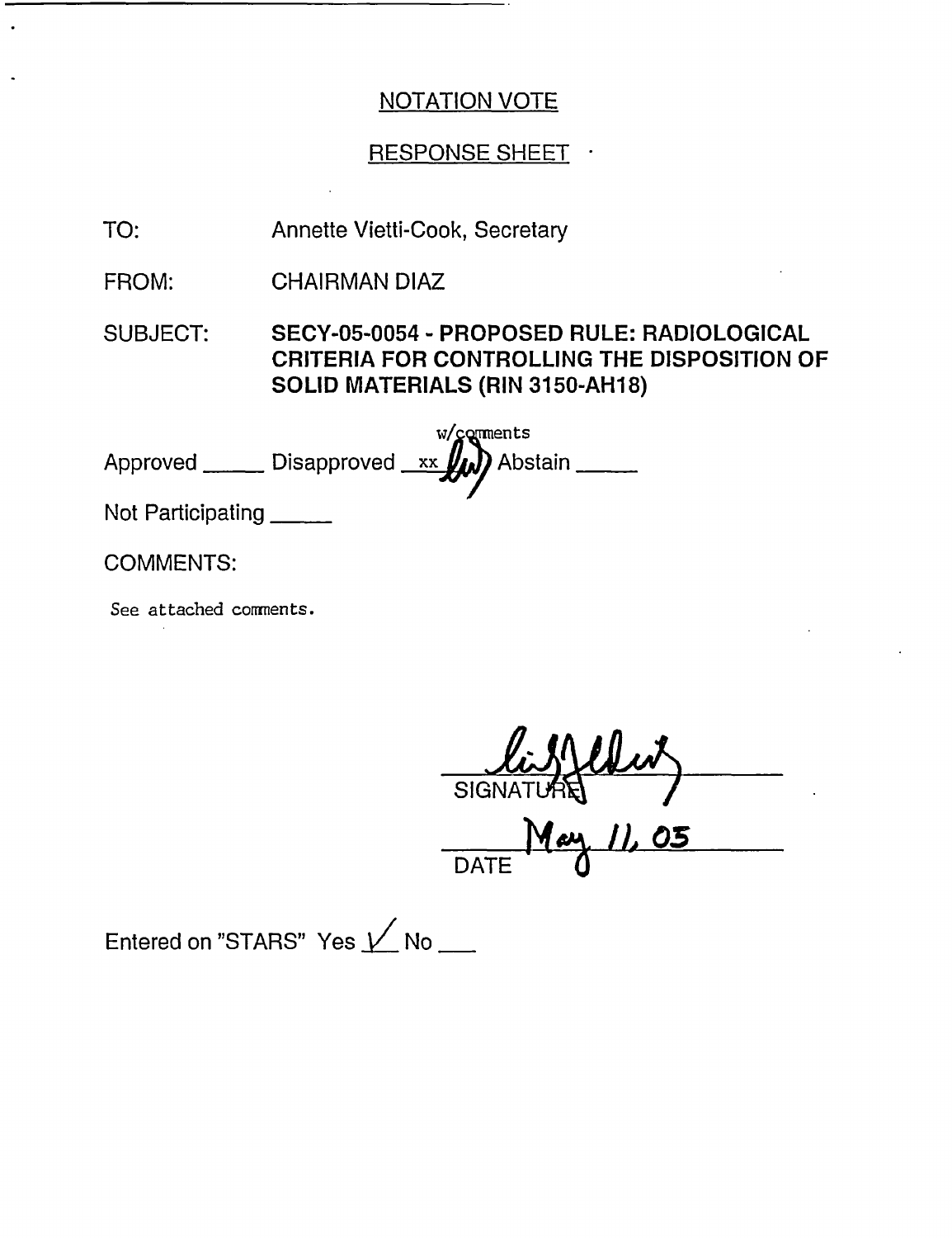#### COMMENTS OF CHAIRMAN DIAZ ON SECY-05-0054

I want to commend the staff for providing the Commission with an excellent rulemaking package. The proposed rule is responsive to Commission direction in SRM-02-0133 and provides a comprehensive, thorough, well thought out, and technically sound assessment of the issues and alternatives. The decision making process for the proposed rule was open and reflects extensive stakeholder input from citizens and environmental groups, metals and concrete industry, nuclear industry representatives, and other State and Federal Agency's representing a broad-based and diverse set of views. I assure you that I recognize and truly appreciate the amount of hard work, dedication, and time commitment the staff has put forth in the conduct of this enhanced participatory rulemaking and production of the resulting high quality proposed rule and supporting documents.

The issues related to the release of slightly radioactive solid materials have been extensively debated in the United States for over 20 years. There is a very significant body of information from the debates, covering every possible aspect of the issue. The agency has expended significant resources on multiple public workshops and public meetings to obtain a range of stakeholders' views. In addition, we also contracted with the National Academies' National Research Council to provide a report on alternatives for control of solids, and with several other contractors to develop the required technical information base to support decision-making. As a result, we have the technical information base necessary to provide a solid foundation for this policy decision. The 1 mremlyr (.01 mSv/yr) dose criterion is based on scientific analysis and regulatory considerations and is a generic constraint well below levels established to ensure protection of public health and safety. Material released at this level would be a very small fraction (1/100) of NRC's public dose limit in 10. CFR Part 20; in the range of, but less than, other standards, e.g., Part 50 effluent requirements and EPA drinking water standards in 40 CFR Part 141; comports with the technical findings in reports prepared by various recognized scientific organizations with regard to its very small potential risk; and represents a minute fraction of natural background. The history of this endeavor shows that all due care and consideration has been given to this issue. Inconsistent application of de facto standards should not continue to be part of our regulatory framework. The American people deserve better.

That being said, however, I believe that we should defer publication of the proposed rule at this time. The key issue in making this difficult decision is the fact that the Agency is currently faced with several high priority and complex tasks upon which the Commission needs to focus. Although I believe strengthening our regulatory framework in this area is the right thing to do, I believe that publication of the rule at this time will serve as a distraction from these higher priority tasks. Given that NAS has concluded that the current approach "is sufficiently protective of public health and safety", I believe no immediate action is necessary. I do, however, believe that the staff has provided the technical information base necessary to provide a solid foundation for this policy decision, and that the staff should re-submit the proposed rule at the end of calender year 2007.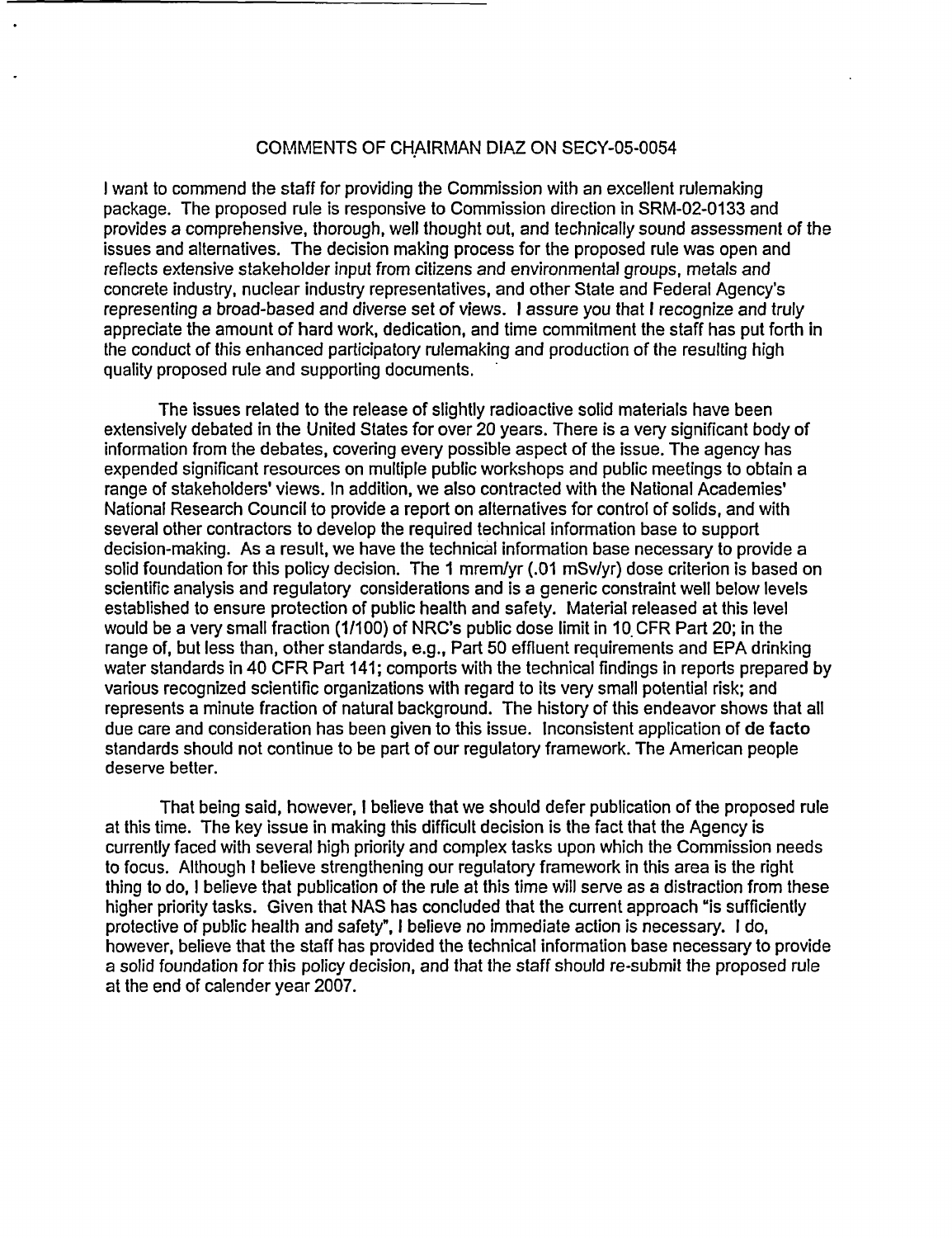## RESPONSE SHEET

TO: Annette Vietti-Cook, Secretary

FROM: COMMISSIONER MCGAFFIGAN

SUBJECT: SECY-05-0054 - PROPOSED RULE: RADIOLOGICAL CRITERIA FOR CONTROLLING THE DISPOSITION OF SOLID MATERIALS (RIN 3150-AH18)

Approved \_\_\_\_\_\_\_ Disapproved w/comments Disapproved X Abstain

Not Participating

COMMENTS:

See attached comments.

Column 4 lle Juffer SIGNAT  $y_{4\gamma}$   $\zeta$ ,  $\partial \circ \circ \zeta$ **DATE** 

Entered on "STARS" Yes  $X$  No \_\_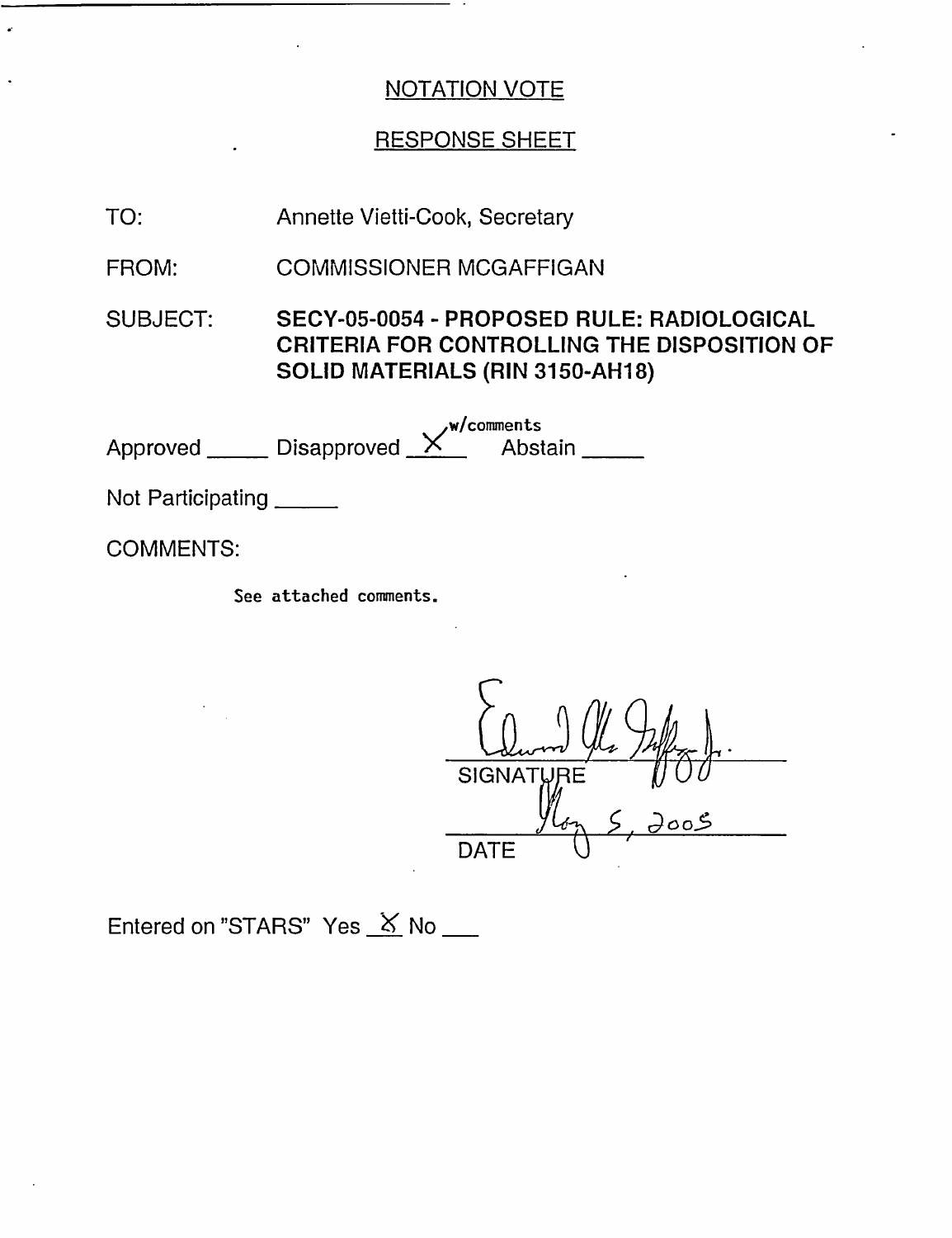#### Commissioner McGaffigan's Comments on SECY-05-0054

Over the years I have started several of my votes by stating my appreciation to the staff for doing a great job on a difficult task. In this particular case I do not feel that the words "appreciate", "great" or "difficult" are anywhere near sufficient.

The staff has worked tirelessly on this rulemaking since 1999. The staff has developed this rulemaking and accompanying draft generic environmental impact statement in an extremely open process. The staff has also conducted numerous workshops and public meetings to ensure the Commission has all the information from stakeholders required to make an informed decision on issuing this rulemaking for formal comment. However, I do not believe that we should proceed with this rule at this time.

My vote is based on three primary factors. First, we have higher priorities for our limited rulemaking resources, particularly in the security area, that we had not fully anticipated in 2002. Second, other Federal agencies who would need to move in parallel with us, particularly EPA, have higher current priorities as well. Third, this rulemaking is not needed now and likely will not be needed for many years. Our current case-by-case decision making processes are adequate for our prospective workload.

With the resources required to issue this rulemaking and resolve comments, we could complete several security rulemakings. Moreover, I am concerned that the resources currently budgeted to complete this activity were underestimated. This effort would continue to consume a great deal of resources for several years to come. There are many much higher priority activities that the NRC should complete in those same years. Materials security rulemakings for a wide range of licensees deserve priority (i.e., category I facilities, category lIl facilities, enrichment facilities, spent fuel transportation, independent spent fuel storage facilities, geologic repository operations area, transportation of large quantities of radioactive material, large irradiators, etc). There are additional materials security rulemakings, for example, on access authorization that are not budgeted at all today because our legislative program has not been enacted. I fully agree with the staff that we have taken rigorous actions to enhance security through a series of security orders and security advisories in these areas since 2002, but rulemakings are needed to bring stability to our regulatory framework going forward.

I believe this rule package would serve as a good starting point on which to proceed, should a majority of the Commission decide to do so now or sometime in the future, but I do not support the staff's preferred option. As I stated in my vote on SECY-02-0133, I believe this rulemaking should provide for the unrestricted release of material less than 10  $\mu$ Sv/yr (1 mrem/yr), consistent with IAEA guidance and largely consistent with ANSI -1312, currently being updated. The National Technology Transfer Act of 1996 strongly encourages agencies to use voluntary consensus standards where available.

This approach (the "unrestricted release alternative" in the Generic Environmental Impact Statement) would continue to be fully protective of public health and safety. The National Academy of Sciences' report stated "An individual dose standard of 10  $\mu$ Sv/yr (1 mrem/yr) provides a reasonable starting point for the process of considering options for a dose-based standard for clearance..." It supported this finding for several reasons one of which was that "A dose of 10  $\mu$ Sv/yr (1 mrem/yr) is significantly less than the amount of radiation that we receive from our own body due to radioactive potassium...", which is approximately 40 mrem/yr.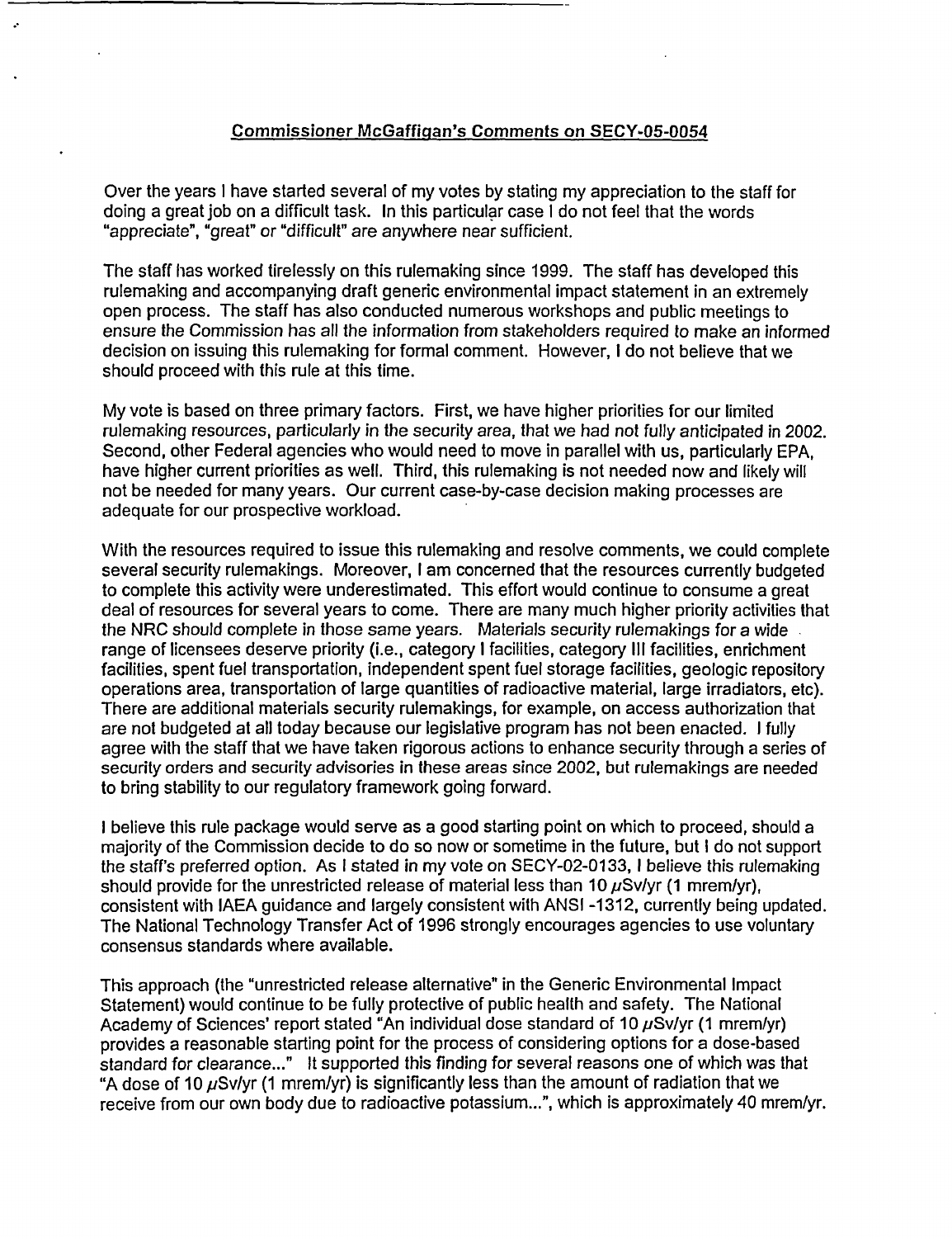We live in a radioactive universe. We are radioactive ourselves. People who work in the Capitol and the Library of Congress receive doses ranging from 50 to 100 mrem/yr from the granite in the buildings. Anyone worried about receiving 1 mrem/yr should avoid all airline travel (one US round trip flight =5 mrem), should avoid brick houses (living in a stone, brick or masonry house  $\approx$ 7 mrem/yr), should avoid double beds (sleeping for 8 hours next to another person  $\approx$  2 mrem/yr) and should never smoke (average dose from smoking  $\approx$  1300 mrem/yr), and I could go on and on. They should mitigate radon in their homes (potentially hundreds of mremlyr), avoid granite counter tops, glazed ceramic tiles, living at high altitude, Fiestaware, Brazil nuts, etc. I advocate none of these actions, except mitigating radon and not smoking. All regulatory agencies need to decide where best to allocate their limited resources. It should not be controversial that the equivalent of sleeping in double beds need not consume regulatory resources.

Our colleagues at EPA have higher priorities as well, including revising the standard for the proposed Yucca Mountain repository, revising the Eisenhower - Kennedy era Presidential guidance on public dose, and updating their 1992 Manual of Protective Action Guides for Nuclear Incidents, three very resource intensive efforts. I fully understand why they would be hard pressed to add a fourth complicated rulemaking effort at this time.

There is relatively little decommissioning going on now that would make this rule necessary. Due to the recent increase in reactor facility license renewals, the number of expected decommissioning reactors has markedly decreased. The few that are currently in decommissioning can easily be handled in our current case-be-case process. This is supported by the National Academy of Sciences study which found "The current approach to clearance decisions is workable and is sufficiently protective of public health that it does not need immediate revamping." The Academy also found "If most of the licensees of currently operating reactors obtain 20-year license extensions, relatively little SRSM [slightly radioactive solid materiall will arise from power plant decommissioning during the 2006-2030 period.' Almost half the current fleet has either already received a renewal license (30 units) or has an application before NRC (19 units). The vast majority of the rest plan to follow suit.

In conclusion, I want to make it exceedingly clear that I am not disapproving the proposed rule because I think it is the wrong thing to do. Nor am I disapproving it because of pressure from certain interest groups. In previous votes on this matter I have expressed regret at the demagoguery engaged in by interest groups who willfully sow misinformation and distortions about every NRC effort (and indeed every effort of other Federal and State agencies, international institutions and standard setting bodies) to try to define the boundary for unrestricted use material.

So, given that there is little decommissioning going on right now, that our current case-by-case practices work, and that we are having to make hard choices on how to utilize our limited resources, I have to defer this rulemaking effort. I cannot spend valuable resources on a rule that is not needed for a number of years when there are important security rules that need to be our focus the next few years.

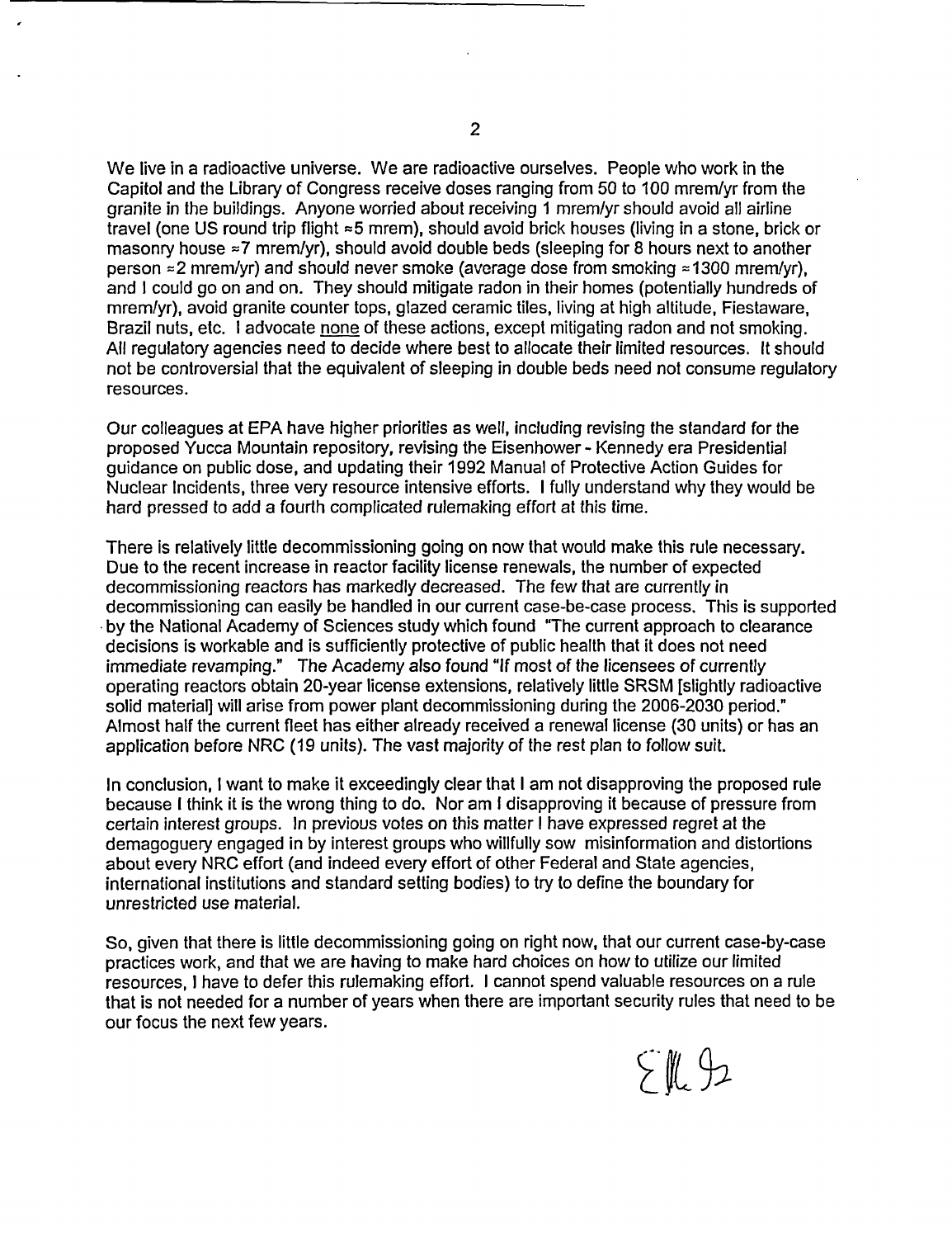## RESPONSE SHEET

TO: Annette Vietti-Cook, Secretary

FROM: COMMISSIONER MERRIFIELD

SUBJECT: SECY-05-0054 - PROPOSED RULE: RADIOLOGICAL CRITERIA FOR CONTROLLING THE DISPOSITION OF SOLID MATERIALS (RIN 3150-AH18)

Approved  $\overline{\phantom{a}}$  Disapproved  $\overline{\phantom{a}}$  Abstain  $\overline{\phantom{a}}$ 

Not Participating \_\_\_\_\_\_\_

COMMENTS:

*At,-* **atz** <sup>4</sup> <sup>~</sup>**.**

John C. F.  $\overline{\phantom{a}}$ Jeffrey <u>of Menyfield</u><br>SIGNATURE

DATE i

Entered on "STARS" Yes  $\nu$  No  $\mu$ 

 $\ddot{\phantom{0}}$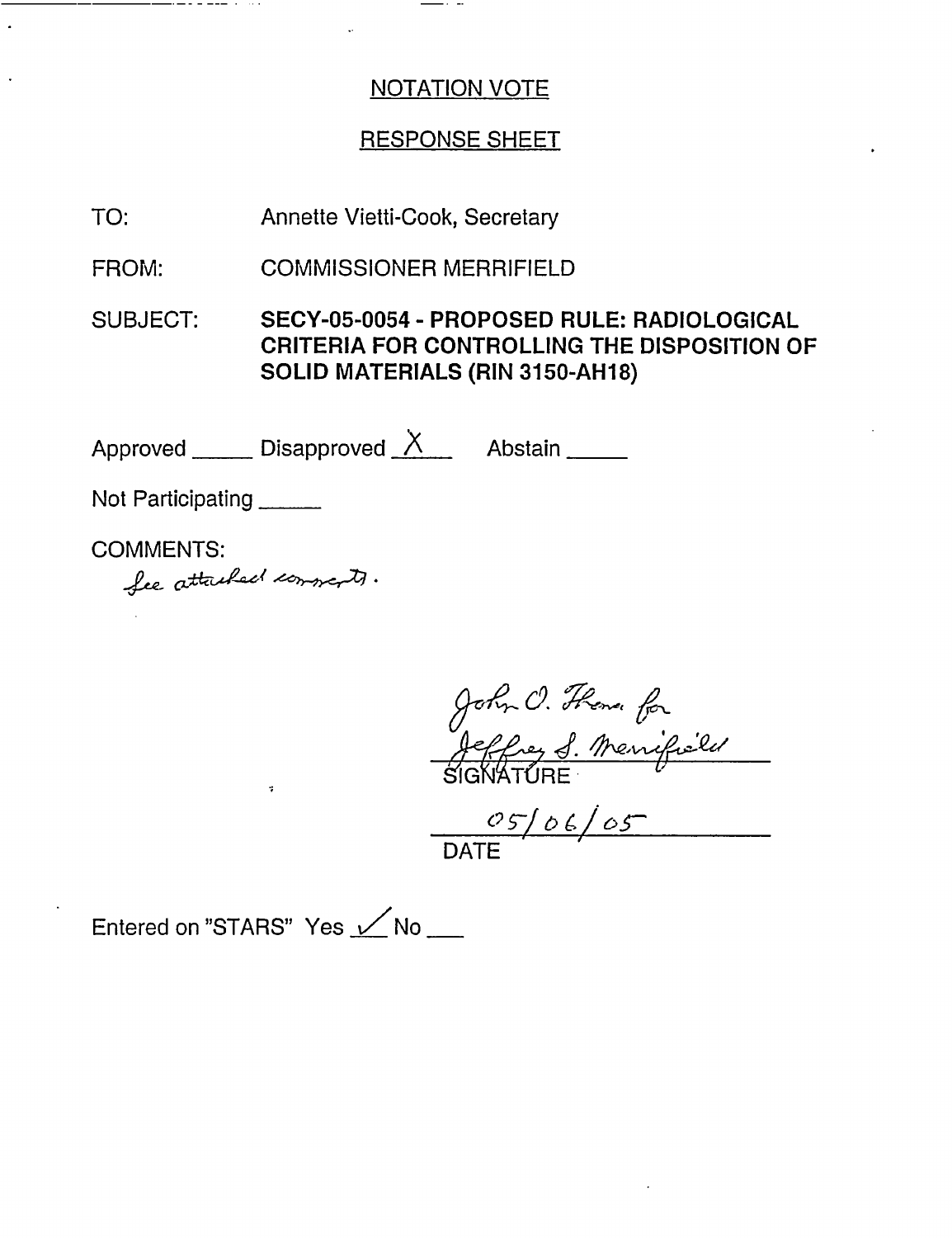#### Comments from Commissioner Merrifield on SECY-05-0054:

Over the course of the almost seven years I have served on this Commission, I and my fellow Commissioners have taken the view that we ought to actively strive to fix programs, processes and procedures that we believed were broken. Overall, this effort has served us well, and I am pleased to say that the portion of the nuclear arena that we regulate is safer and more efficient than it was when I started.

For me, decommissioning has been one of the areas that I have spent some considerable time on, particularly because of the long-standing work I had accomplished in this area well before I joined the Commission. From the standpoint of bringing reactor and material site decommissioning activities to a closure, I am very proud of the significant progress that our staff and our licensees have accomplished. Nonetheless, despite this progress, one issue that has troubled me for a long time is the difficulty of identifying appropriate locations for the disposal of low-activity waste, and the lack of a simple process to determine whether to recycle or dispose of waste materials.

From the standpoint of science, I believe that the appropriate standard for the unrestricted release of materials into the marketplace for recycling is 1 millirem. This is the standard that has been found acceptable by our counterparts in the European Union, and one that has been widely accepted by other members of the International Atomic Energy Agency.

But, this is not just a simple matter of science.

Recognizing the importance that our stakeholders place on this issue, I spent a fair amount of time traveling and speaking to a wide variety of individuals who were interested in this issue. As a result of these efforts, I felt that we needed to be a bit more creative in our approach to a complicated public policy issue.

In direct response to the direction of the Commission, in which I was in full accord, our staff engaged on a series of very difficult stakeholder meetings to attempt to seek common ground and identify sound public policy. Following the full intent of the Commission, the staff worked tirelessly to prepare a proposed rule that would amend the NRC regulations to establish new standards for these materials. What resulted is the proposed rule we currently have under consideration which would provide limited, albeit somewhat complicated, disposition pathways for these materials. In my view, what the staff delivered was exactly what the Commission asked for. The staff deserves high commendation for their effort.

In the meantime, the National Academy of Sciences (NAS) conducted its own analysis of how the NRC was overseeing the disposition of these materials. What they found was quite simple: the current program is working just fine. Not only did they find that the existing Commission procedures provide adequate protection for public health and safety, but there is no driving force requiring immediate action.

One other thing has changed. When I started here seven years ago, we were still uncertain whether there would be a bow wave of reactors shutting down. Today this situation is quite different. We face a bow wave of new reactor orders.

Instead of figuring how to shed workers (which we were doing in 1998), we now are scrambling to have a sufficient number of staff to accomplish the work we have before us.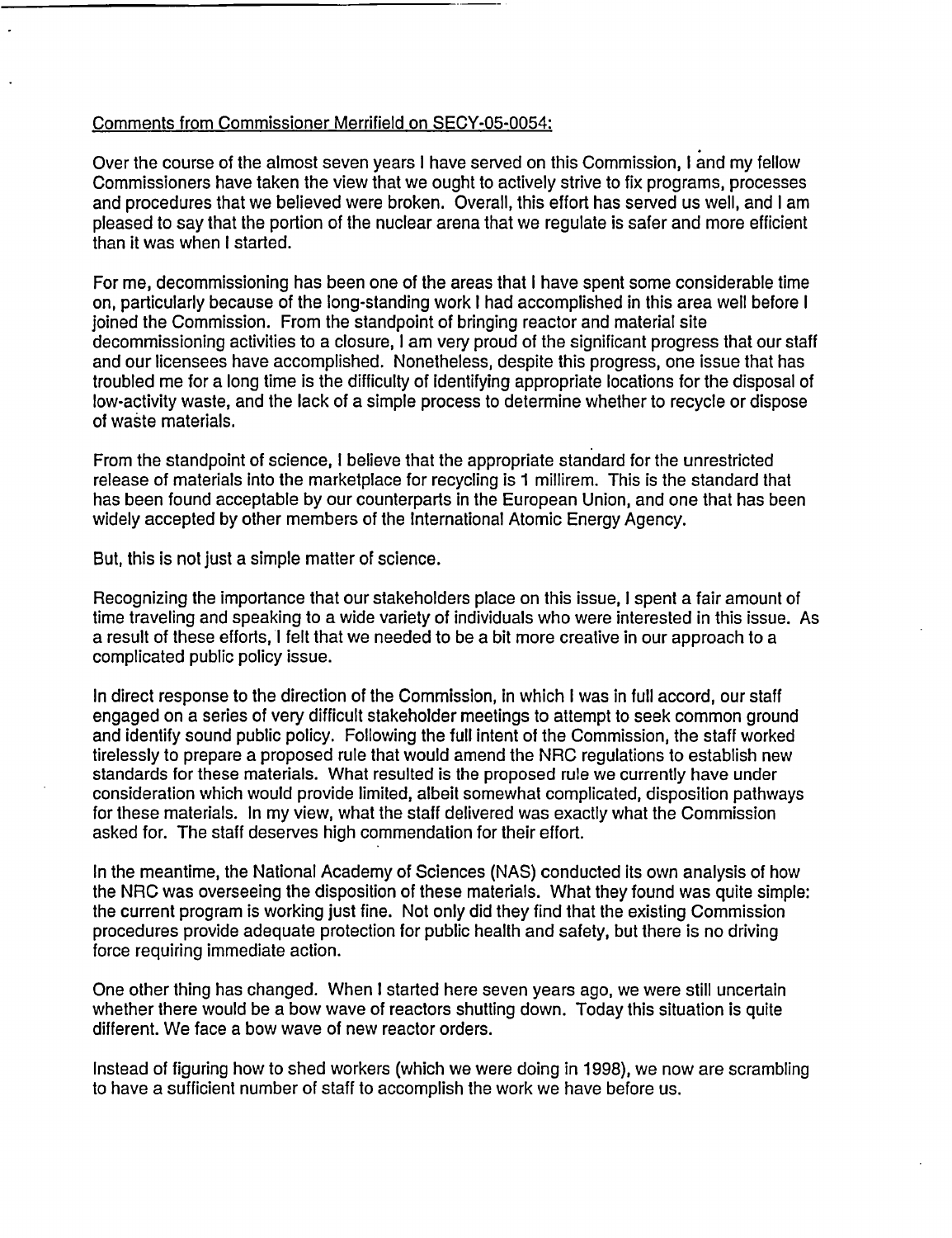We no longer have the luxury of fixing things because we may have identified a procedure that is more efficient. For cost and workforce reasons, I must concur with the NAS that there is not a driving force requiring immediate action to move forward with this proposed rule. At a time when we have other safety and security priorities demanding our attention, I cannot justify the time and expense needed to bring this effort to a conclusion at this time. Therefore, I must reluctantly cast a vote to disapprove this paper.

On a final note, I believe that the staff has done a good job casting this issue for a future Commission. Whether it is two, five or ten years down the road, I think a future Commission will have two very good options for its consideration; the proposed rule encompassed by this paper, and a 1 millirem unrestricted release program.

Again, I appreciate the tireless work of our dedicated staff.

John O. Thoma for<br>Jeffrey S. Menifield<br>O5/06/05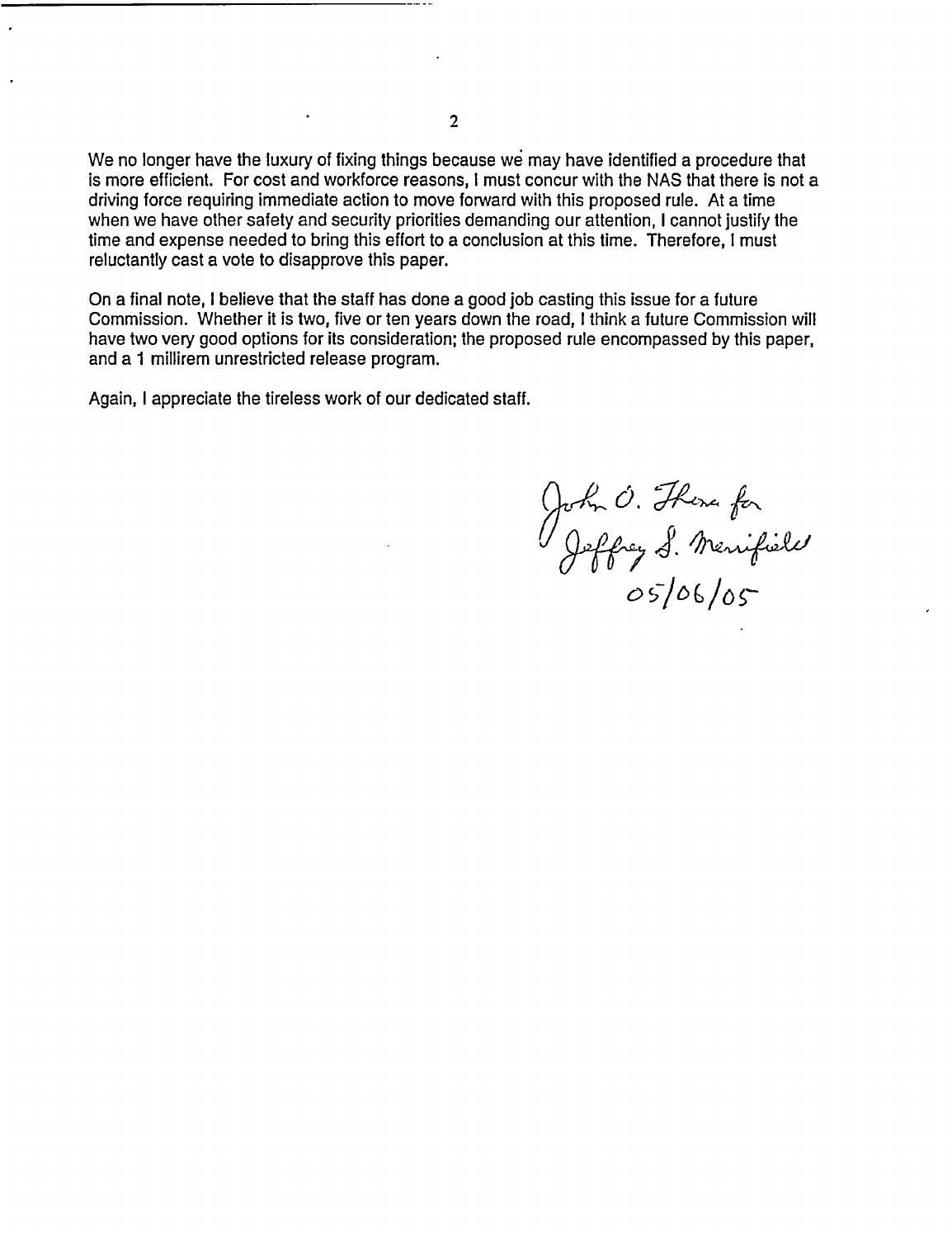# · RESPONSE SHEET

Annette Vietti-Cook, Secretary TO:

COMMISSIONER JACZKO FROM:

SUBJECT: SECY-05-0054 - PROPOSED RULE: RADIOLOGICAL **CRITERIA FOR CONTROLLING THE DISPOSITION OF SOLID MATERIALS (RIN 3150-AH18)**

Approved Disapproved X Abstain

Not Participating

COMMENTS: See attached comments

**IGNATURE** 

*I//Ar*  $\tau$ DATE

Entered on "STARS" Yes \_\_\_ No \_\_\_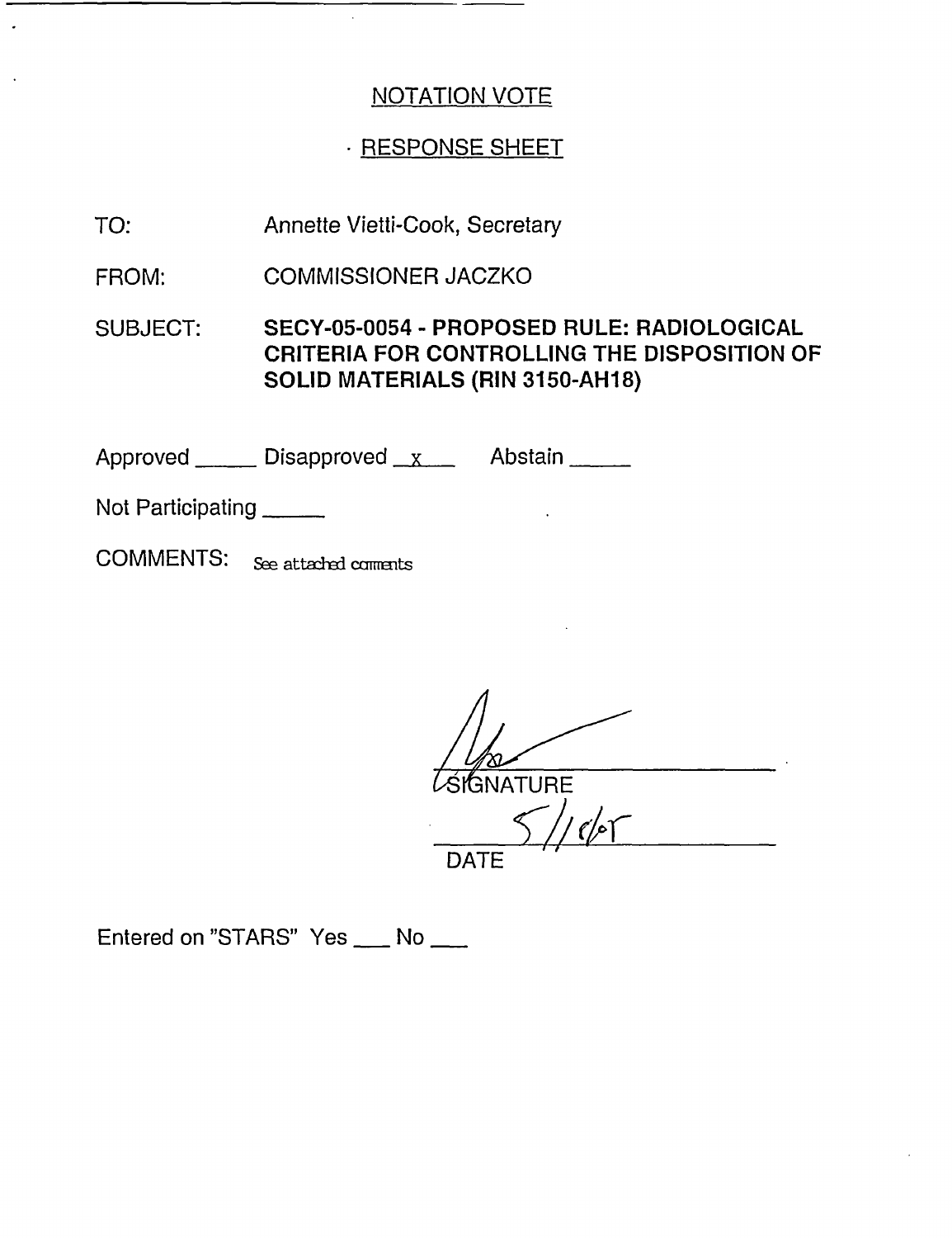#### **COMMISSIONER JACZKO'S VOTE ON SECY-05-0054 PROPOSED RULE: RADIOLOGICAL CRITERIA FOR CONTROLLING THE DISPOSITION OF SOLID MATERIALS**

**I** disapprove of the proposed rule on the disposition of solid materials. The rule represents a reasonable attempt to balance the interests of stakeholders who oppose the release of material and stakeholders who support the free release of materials, by designating alternative disposal pathways for slightly contaminated materials. As currently written, however, the rule provides limited or no assurances that the alternative pathways would be properly utilized.

I am concerned, however, that the Commission does not have a rigorous regulatory framework to deal with the disposition of slightly contaminated material. Although the National Academy of Sciences indicated that "the current approach to clearance decisions is workable and is sufficiently protective of public health that it does not need immediate revamping, " the current practice for reviewing the release of solid materials from licensees is neither transparent nor health and safety-based. I believe the nation would benefit from an appropriate dose-based and transparent process for dealing with slightly contaminated solid materials.

118/05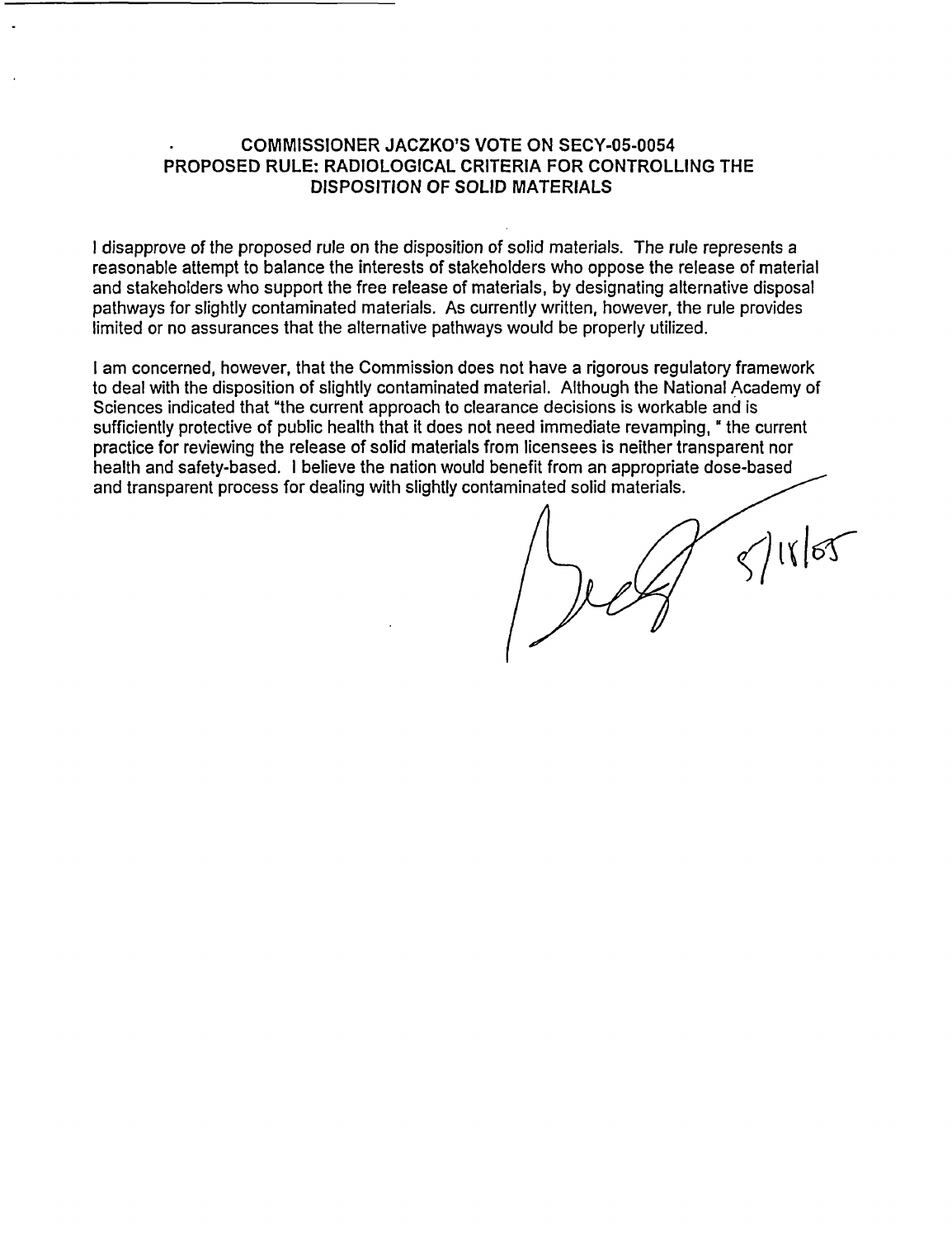# RESPONSE SHEET

TO: Annette Vietti-Cook, Secretary

FROM: COMMISSIONER LYONS

SUBJECT: SECY-05-0054 - PROPOSED RULE: RADIOLOGICAL CRITERIA FOR CONTROLLING THE DISPOSITION OF SOLID MATERIALS (RIN 3150-AH18)

Approved \_\_\_\_\_\_ Disapproved \_\_<u>x</u> w/comments Abstain

Not Participating

COMMENTS:

See attached connents.

| VIL Por Come of former |                  |     |  |
|------------------------|------------------|-----|--|
|                        | <b>SIGNATURE</b> |     |  |
|                        |                  | /05 |  |
|                        | <b>DATE</b>      |     |  |

Entered on "STARS" Yes  $X$  No  $\_\_\_\_\$